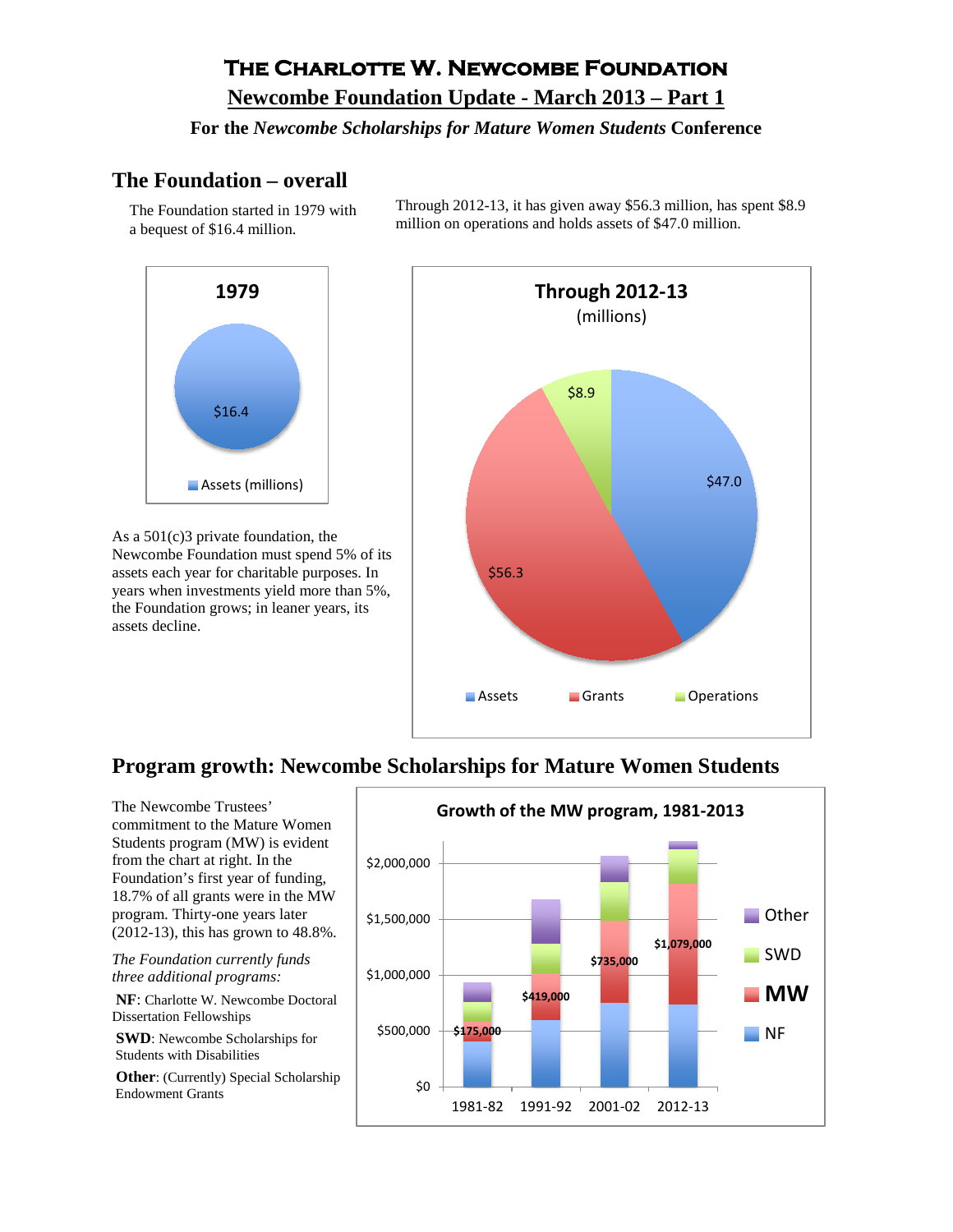## **Growth of Endowed Funds at funded institutions**

**to support Newcombe Scholarships for Mature Women Students**

The Foundation did not begin Endowment Challenge grants until 1992-93. In partnership with funded institutions, Newcombe-endowed funds grew to \$1.9 million by 2001-02 and tripled in value by 2011-12, to \$5.8 million.

These endowed funds generated approximately \$197,000 toward Newcombe Scholarships for Mature Women Students during 2011-12.



## **Growth in Newcombe Scholarship dollars awarded to students**

During 2011-12, 602 students at thirty-four institutions received scholarships through this program averaging \$2,372. The chart below shows how dramatically the aggregate amount of funds awarded as Newcombe Scholarships for Mature Women Students has grown, and how that growth has been made possible as institutions have supplemented Current Use grants from the Newcombe Foundation with (1) matching funds and (2) investment proceeds from institutionally-based Newcombe-endowed fund(s).

For the first time in 2011-12, CWNF Current Use grants provided less than half of the funds received by mature women students as Newcombe Scholarships. The Newcombe Trustees are delighted with this milestone; they see it as a very tangible affirmation that the Newcombe Scholarships program is a **partnership** between the Foundation and the institutions it has funded.